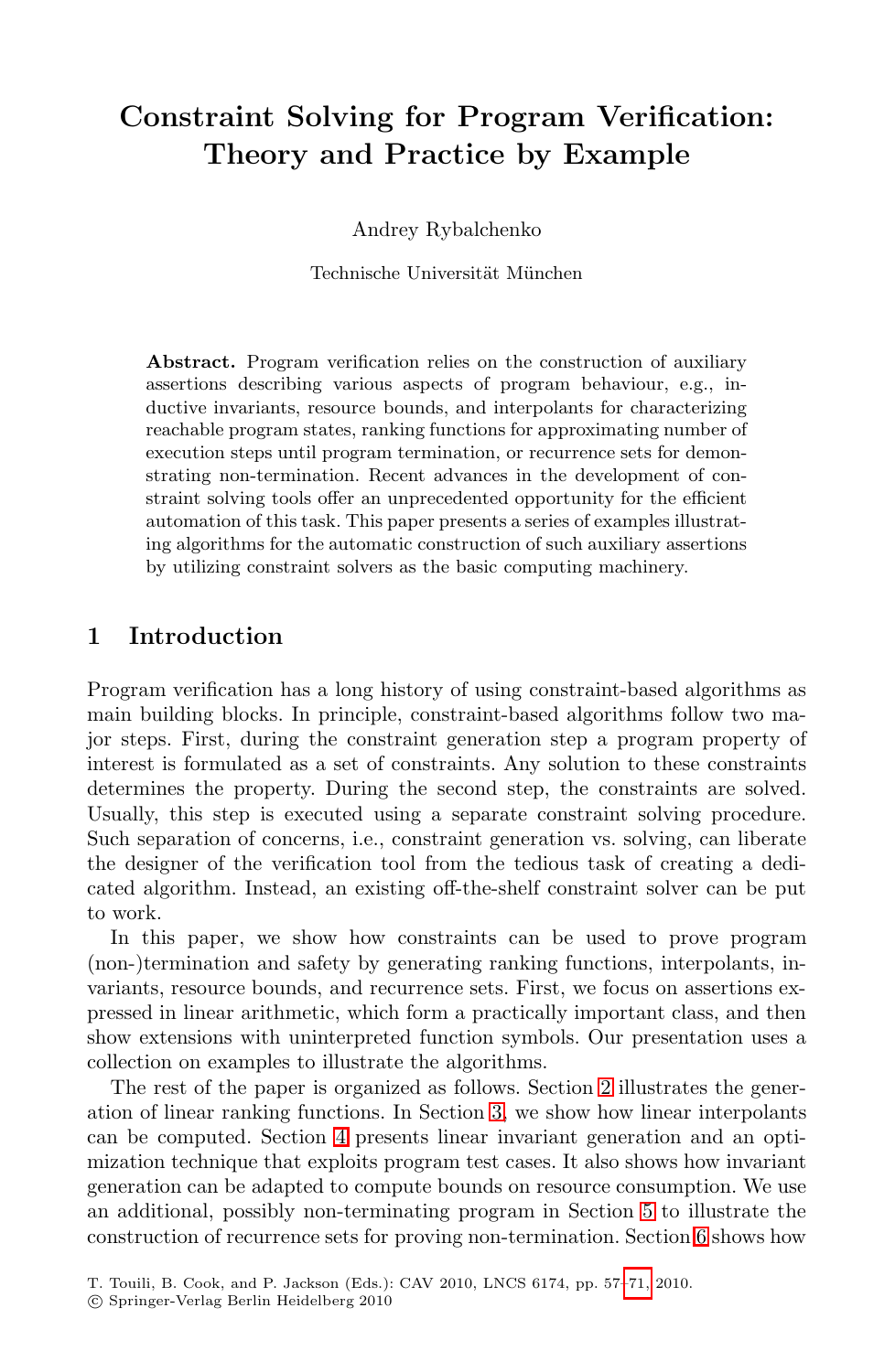

<span id="page-1-1"></span>Fig. 1. An example program (a), its control-flow graph (b), and the corresponding transition relations (c)

constraint-based algorithms for the synthesis of linear assertions can be extended to deal with the combination of linear arithmetic and uninterpreted functions. Here, we use the interpolation algorithm as an example.

<span id="page-1-0"></span>We use the program shown in Figure 1 as a source of termination, interpolation and safety proving obligations. When translating the program instructions into the corresponding transition relations we approximate integer program variables by rationals, in order to reduce the complexity the resulting constraint generation and solving tasks. Hence, the relation  $\rho_2$  has a guard  $x + 1 \leq y$ . Furthermore, the failure of the assert statement is represented by reachability of the control location  $\ell_5$ .

# **2 Linear Ranking Functions**

Program termination is an important property that ensures its responsiveness. Proving program terminations requires construction of ranking functions that over-approximate the number of execution steps that the program can make from a given state until termination. Linear ranking functions express such approximations by linear assertions over the program variables.

**Input.** We illustrate the construction of ranking functions on the while loop from the program in Figure 1, as shown below. See [5] for its detailed description and pointers to the related work.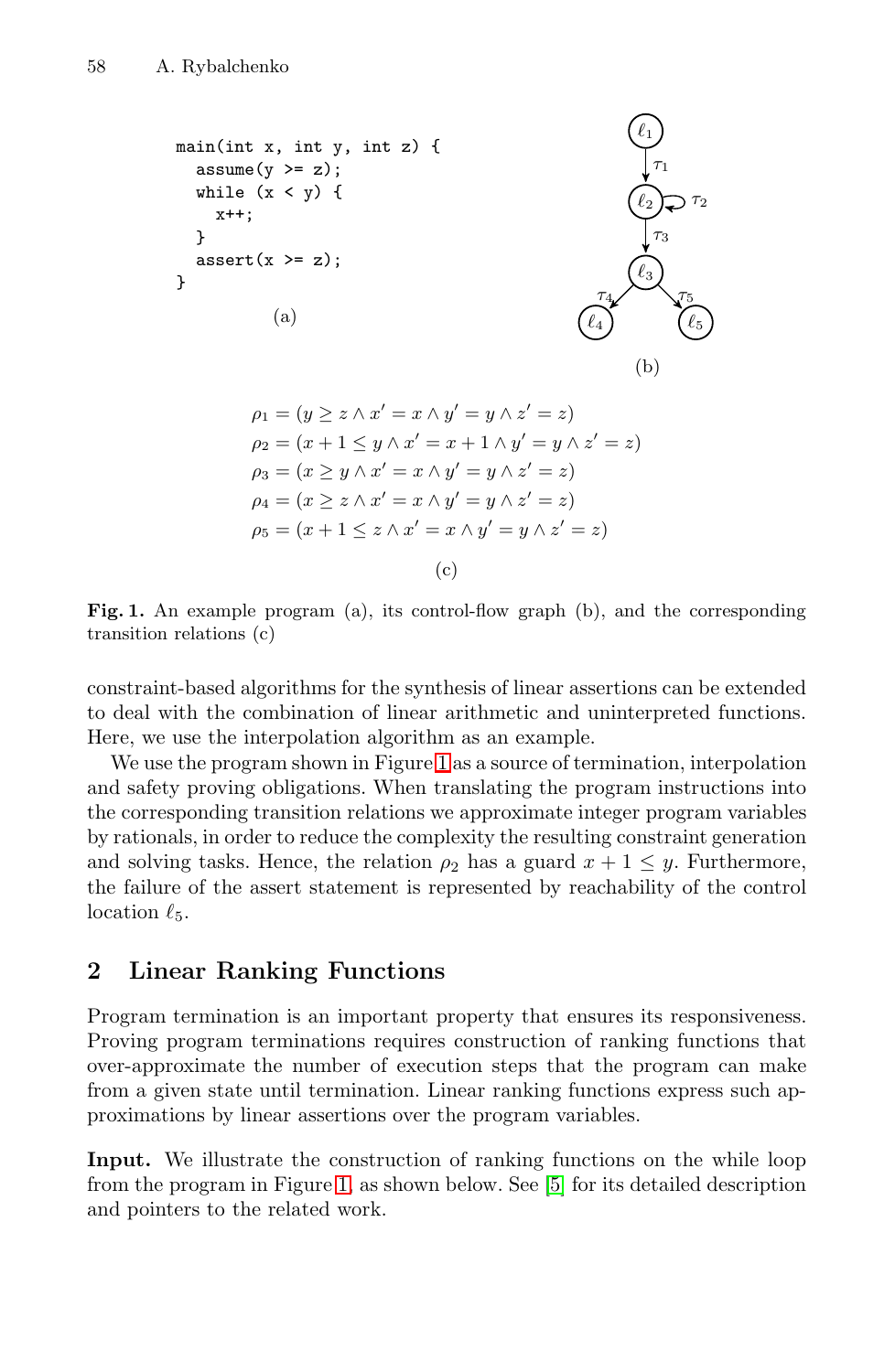$$
\begin{array}{l}\n\text{while } (x < y) \text{ { }\\ \n& x++; \\
\text{ } \} \end{array}
$$

We deliberately choose a loop that neither contains further nesting loops nor branching control flow inside the loop body in order to highlight the main ideas of the constraint-based ranking function generation.

<span id="page-2-0"></span>Our algorithm will search for a linear expression over the program variables that proves termination. Such an expression is determined by the coefficients of the occurring variables. Let  $f_x$  and  $f_y$  be the coefficients for the variables x and  $y$ , respectively. Since the program variable  $z$  does not play a role in the loop, to simplify the presentation we do not take it into consideration.

A linear expression is a ranking function if its value is bounded from below for all states on which the loop can make a step, and is decreasing by some a priory fixed positive amount. Let  $\delta_0$  be the lower bound for the value of the ranking function, and  $\delta$  by the lower bound on the amount of decrease. Then, we obtain the following defining constraint on the ranking function coefficients and the bound values.

$$
\exists f_x \; \exists f_y \; \exists \delta_0 \; \exists \delta
$$
  
\n
$$
\forall x \; \forall y \; \forall x' \; \forall y' : \quad (\delta \ge 1 \; \land \quad (1)
$$
  
\n
$$
\rho_2 \to (f_x x + f_y y \ge \delta_0 \; \land \quad (1)
$$
  
\n
$$
f_x x' + f_y y' \le f_x x + f_y y - \delta)
$$

Any satisfying assignment to  $f_x$ ,  $f_y$ ,  $\delta_0$  and  $\delta$  determines a linear ranking function for the loop.

The constraint (1) contains universal quantification over the program variables and their primed version, which makes it difficult to solve directly using existing constraint solvers. At the next step, we will address this obstacle by eliminating the universal quantification.

**Constraints.** First, we represent the transition relation of the loop in matrix form, which will help us during the constraint generation. After replacing equalities by conjunctions of corresponding inequalities, we obtain the matrix form below.

$$
\rho_2 = (x+1 \le y \land x' = x+1 \land y' = y)
$$
  
=  $(x-y \le -1 \land -x+x' \le 1 \land x-x' \le -1 \land -y+y' \le 0 \land y-y' \le 0)$   
=  $\begin{pmatrix} 1 & -1 & 0 & 0 \\ -1 & 0 & 1 & 0 \\ 1 & 0 & -1 & 0 \\ 0 & -1 & 0 & 1 \\ 0 & 1 & 0 & -1 \end{pmatrix} \begin{pmatrix} x \\ y \\ x' \\ y' \end{pmatrix} \le \begin{pmatrix} -1 \\ 1 \\ -1 \\ 0 \\ 0 \end{pmatrix}$ 

The bound and decrease conditions from (1) produce the following matrix forms.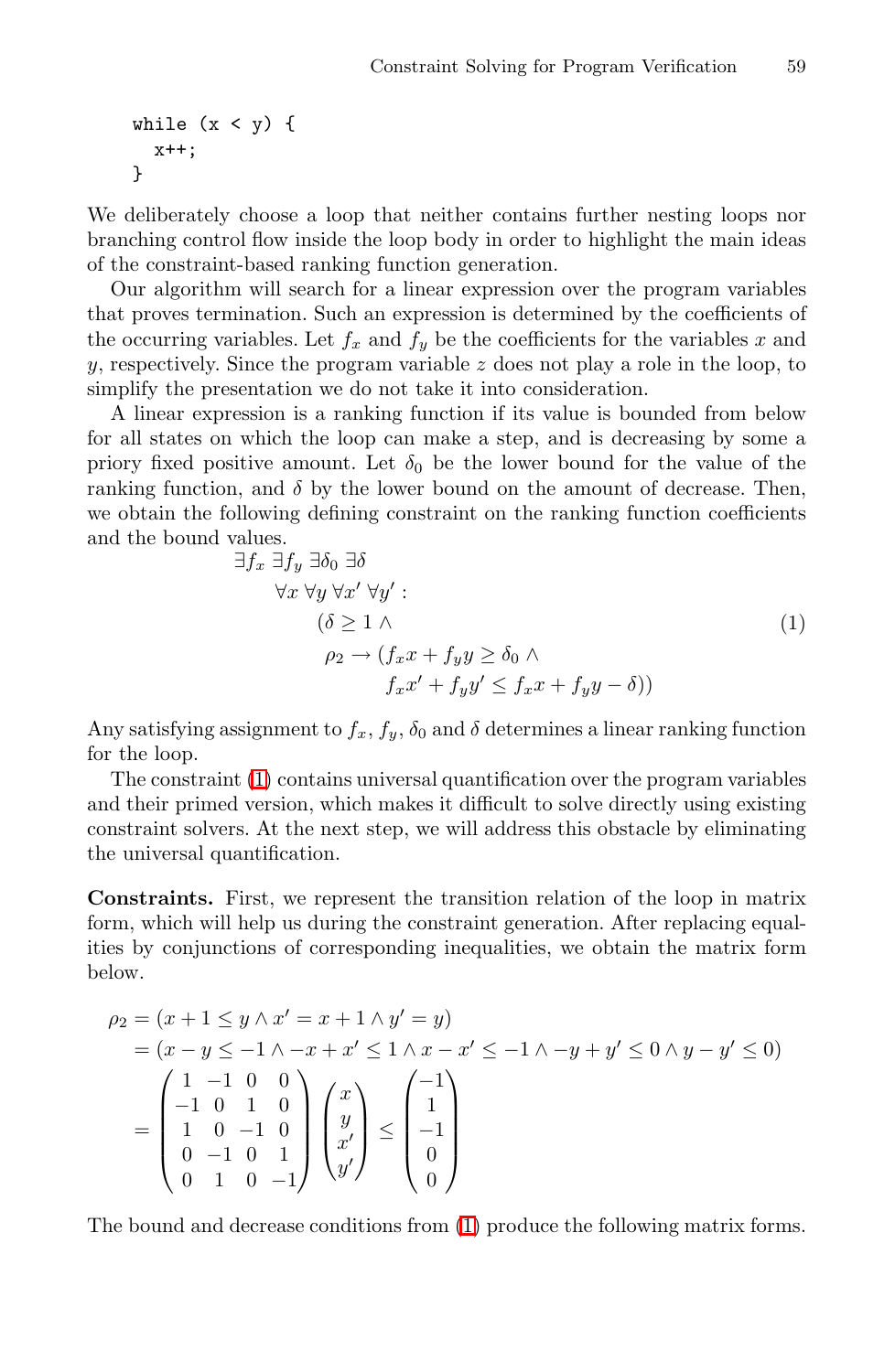$$
f_x x + f_y y \ge \delta_0 = \left(-f_x - f_y \ 0 \ 0\right) \begin{pmatrix} x \\ y \\ x' \\ y' \end{pmatrix} \le -\delta_0
$$

$$
f_x x' + f_y y' \le f_x x + f_y y - \delta = \left(-f_x - f_y \ f_x \ f_y\right) \begin{pmatrix} x \\ y \\ x' \\ x' \end{pmatrix} \le -\delta
$$

Now we are ready to eliminate the universal quantification. For this purpose we apply Farkas' lemma, which formally states

$$
((\exists x: Ax \le b) \land (\forall x: Ax \le b \to cx \le \gamma)) \leftrightarrow (\exists \lambda: \lambda \ge 0 \land \lambda A = c \land \lambda b \le \gamma).
$$

This statement asserts that every linear consequence of a satisfiable set of linear inequalities can be obtained as a non-negative linear combination of these inequalities. As an immediate consequence we obtain that for a non-satisfiable set of linear inequalities we can derive an unsatisfiable inequality, i.e.,

<span id="page-3-0"></span>
$$
(\forall x : \neg (Ax \le b)) \leftrightarrow (\exists \lambda : \lambda \ge 0 \land \lambda A = 0 \land \lambda b \le -1) .
$$

By applying Farkas' lemma on (1) we obtain the following constraint.

$$
\exists f_x \exists f_y \exists \delta_0 \exists \delta
$$
  
\n
$$
\exists \lambda \exists \mu : \delta_0 \exists \delta
$$
  
\n
$$
\lambda \ge 0 \land \mu \ge 0 \land \lambda
$$
  
\n
$$
\lambda \begin{pmatrix} 1 & -1 & 0 & 0 \\ -1 & 0 & 1 & 0 \\ 1 & 0 & -1 & 0 \\ 0 & -1 & 0 & 1 \\ 0 & 1 & 0 & -1 \end{pmatrix} = (-f_x - f_y) \cdot 0 \cdot \lambda \lambda \begin{pmatrix} -1 \\ 1 \\ -1 \\ 0 \\ 0 \end{pmatrix} \le -\delta_0 \land (2)
$$
  
\n
$$
\mu \begin{pmatrix} 1 & -1 & 0 & 0 \\ 1 & -1 & 0 & 0 \\ -1 & 0 & 1 & 0 \\ 0 & -1 & 0 & 1 \\ 0 & 1 & 0 & -1 \end{pmatrix} = (-f_x - f_y f_x f_y) \land \mu \begin{pmatrix} -1 \\ 1 \\ -1 \\ 0 \\ 0 \end{pmatrix} \le -\delta
$$

This constraint contains only existentially quantified rational variables and consists of linear (in)equalities. Thus, it can be efficiently solved by the existing tools for Linear Programming over rationals.

**Solution.** We apply a linear constraint solver on  $(2)$  and obtain the following solution.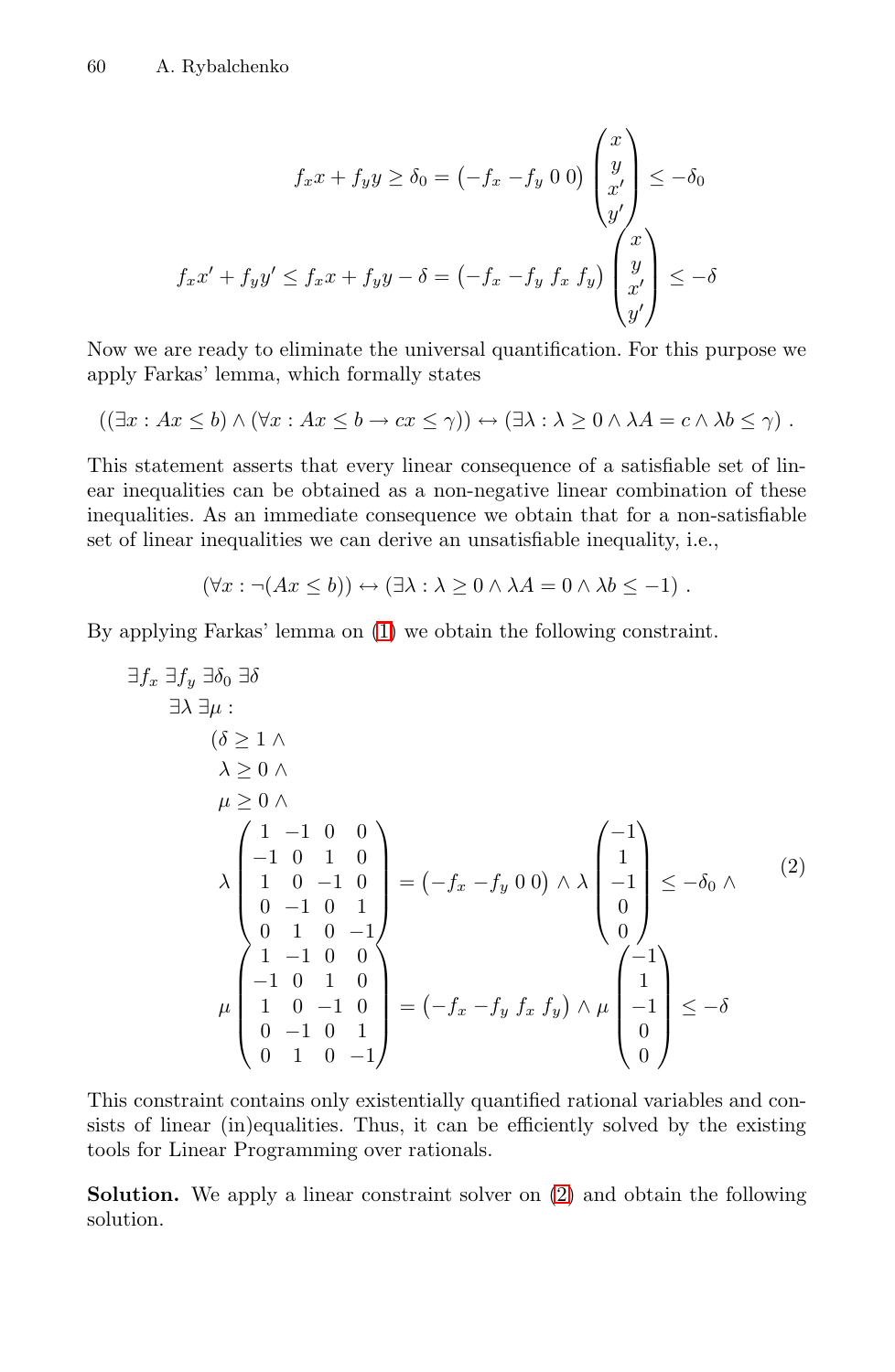$$
\lambda = (1 0 0 0 0) \n\mu = (0 0 1 1 0) \n f_x = -1 \n f_y = 1 \n \delta_0 = 1 \n\delta = 1
$$

<span id="page-4-0"></span>This solution states that the expression  $-x + y$  decreases during each iteration of the loop by at least 1, and is greater than 1 for all states that satisfy the loop guard.

### **3 Constraint Linear Interpolants**

Interpolants are logical assertions over program states that can separate program states that satisfy a desired property from the ones that violate the property. Interpolants play an impor[tan](#page-1-1)t role in auto[ma](#page-14-1)ted abstraction of sets of program states and their automatic construction is a crucial building block for program verification tools. In this section we present an algorithm for the computation of linear interpolants. A unique feature of our algorithm is the possibility to bias the outcome using additional constraints.

In program verification, interpolants are computed for formulas that are extracted from program paths, i.e., sequences of program statements that follow the control flow graph of the program. We illustrate the interpolant computation algorithm using a program path from Figure 1, and refer to [7] for a detailed description of the algorithm and a discussion of the related work.

**Input.** We consider a path  $\tau_1\tau_3\tau_5$ , which corresponds to an execution of the program that does not enter the loop and fails the assert statement. This path does not modify the values of the program variables, but rather imposes a sequence of conditions  $y \geq z \land x \geq y \land x + 1 \leq z$ . Since this sequence is not satisfiable, a program verifier can issue an interpolation query that needs to compute a separation between the states that the program reaches after taking the transition  $\tau_3$  and the states that violate the assertion. Formally, we are interested in an inequality  $i_x x + i_y y + i_z z \leq i_0$ , called an interpolant, such that

$$
\exists i_x \exists i_y \exists i_z \exists i_0
$$
  
\n
$$
\forall x \forall y \forall z :
$$
  
\n
$$
((y \ge z \land x \ge y) \to i_x x + i_y y + i_z z \le i_0) \land
$$
  
\n
$$
((i_x x + i_y y + i_z z \le i_0 \land x + 1 \le z) \to 0 \le -1)
$$
  
\n(3)

Furthermore, we require that  $i_x x + i_y y + i_z z \leq i_0$  only refers to the variables that appear both in  $y \ge z \land x \ge y$  and  $x + 1 \le z$ , which are x and z. Hence,  $i_z$  needs to be equal to 0, which is ensured by the above constraint without any additional effort.

**Constraints.** First we represent the sequence of conditions in matrix form as follows.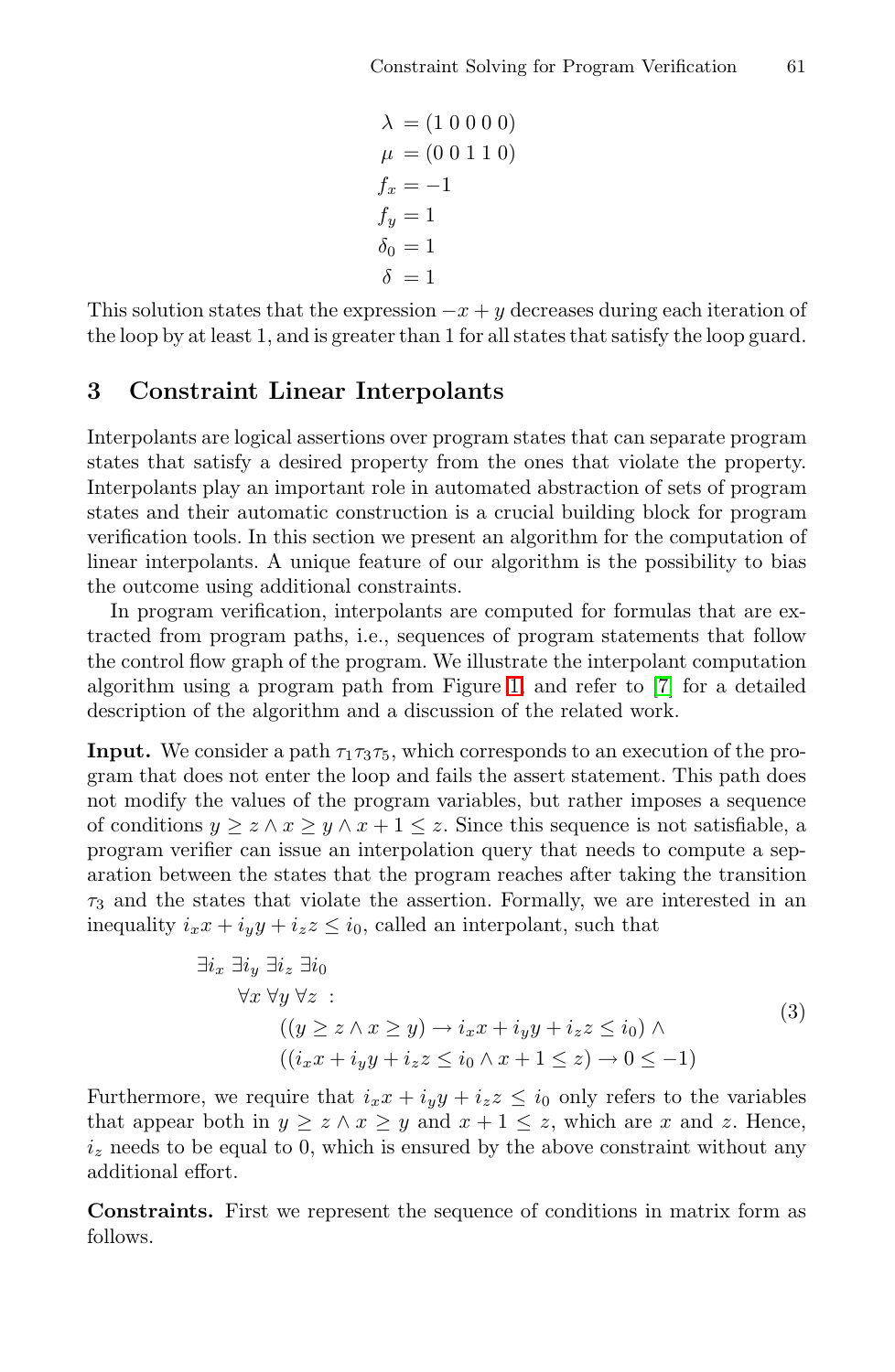$$
(y \ge z \land x \ge y \land x + 1 \le z) =
$$
  
\n
$$
(-y + z \le 0 \land -x + y \le 0 \land x - z \le -1) =
$$
  
\n
$$
\begin{pmatrix} 0 & -1 & 1 \\ -1 & 1 & 0 \\ 1 & 0 & -1 \end{pmatrix} \begin{pmatrix} x \\ y \\ z \end{pmatrix} \le \begin{pmatrix} 0 \\ 0 \\ -1 \end{pmatrix}
$$

Since (3) contains universal quantification, we apply Farkas' to enable applicability of Linear Programming tools and obtain the following constraint.

$$
\exists i_x \exists i_y \exists i_z \exists i_0
$$
  
\n
$$
\exists \lambda \exists \mu : \lambda \ge 0 \land \mu \ge 0 \land \lambda
$$
  
\n
$$
(\lambda \mu) \begin{pmatrix} 0 & -1 & 1 \\ -1 & 1 & 0 \\ 1 & 0 & -1 \end{pmatrix} = 0 \land (\lambda \mu) \begin{pmatrix} 0 \\ 0 \\ -1 \end{pmatrix} \le -1 \land \lambda
$$
  
\n
$$
(i_x i_y i_z) = \lambda \begin{pmatrix} 0 & -1 & 1 \\ -1 & 1 & 0 \end{pmatrix} \land i_0 = \lambda \begin{pmatrix} 0 \\ 0 \end{pmatrix}
$$

This constraint uses two vectors  $\lambda$  and  $\mu$  to represent the linear combination that derives the unsatisfiable inequality  $0 \le -1$ . The vector  $\lambda$  tracks the first two inequalities, and  $\mu$  tracks the third inequality.

**Solution.** By solving (4) we obtain

$$
\lambda = (1 1), \n\mu = 1 , \n i_x = -1 , \n i_y = 0 , \n i_z = 1 , \n i_0 = 0 .
$$

<span id="page-5-0"></span>The resulting interpolant is  $-x + z \leq 0$ .

The constraint-based approach to interpolant computation offers a unique opportunity to bias the resulting interpolant using additional constraints. That is, (4) can be extended with an additional constraint  $C(\frac{i}{i_0}) \leq c$  that encode the bias condition.

# **4 Linear Invariants**

Invariants are assertions over program variables whose value does not change during program execution. In program verification invariants are used to describe sets of reachable program states, and are an indispensable tool for reasoning about program correctness. In this section, we show how invariants proving the non-reachability of the error location in the program can be computed by using constraint-based techniques, and present a testing-based approach for simplifying the resulting constraint generation task. Furthermore, we briefly present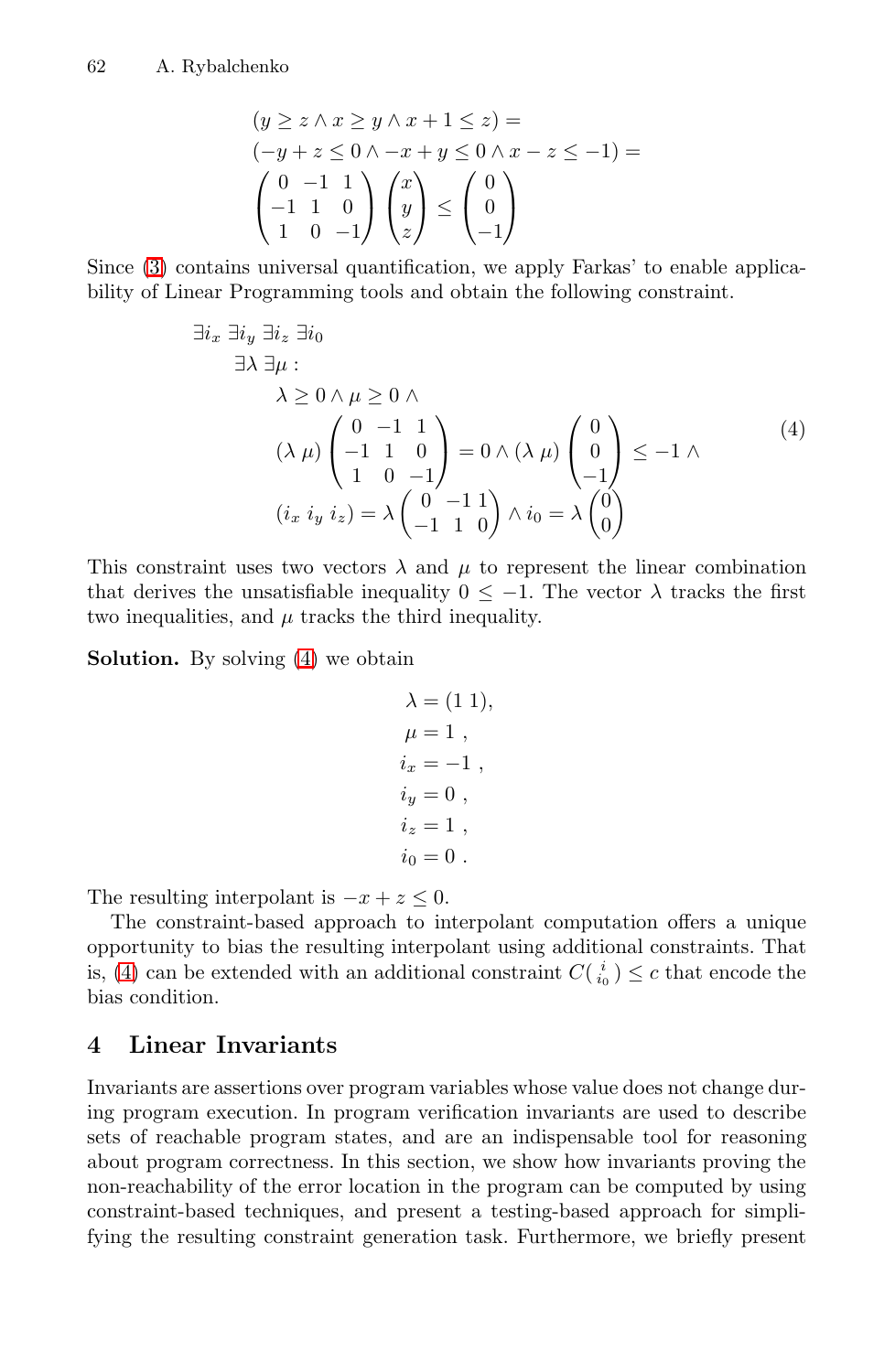a close connection between invariant and bound generation. See [4,2] for the corresponding algorithms and further details.

We illustrate the invariant generation on the program shown in Figure 1 and construct an invariant that proves the non-reachability of the location  $\ell_5$ , which serves as the error location.

<span id="page-6-1"></span>**Input.** Our goal is to compute two linear inequalities over program variables  $p_x x + p_y y + p_z z \leq p_0$  and  $q_x x + q_y y + q_z z \leq q_0$  for the locations  $\ell_2$  and  $\ell_3$ , respectively, such that these inequalities (1) represent all program states that are reachable at the respective locations, (2) serve as an induction hypothesis for proving (1) by induction over the number of program steps required to reach a program state, and (3) imply that no program execution can reach the error location  $\ell_5$ . We encode the conditions (1–3) on the unknown invariant coefficients as the following constraint.

$$
\exists p_x \exists p_y \exists p_z \exists p_0 \exists q_x \exists q_y \exists q_z \exists q_0
$$
  
\n
$$
\forall x \forall y \forall z \forall x' \forall y' \forall z':
$$
  
\n
$$
(\rho_1 \rightarrow p_x x' + p_y y' + p_z z' \le p_0) \land
$$
  
\n
$$
((p_x x + p_y y + p_z z \le p_0 \land \rho_2) \rightarrow p_x x' + p_y y' + p_z z' \le p_0) \land
$$
  
\n
$$
((p_x x + p_y y + p_z z \le p_0 \land \rho_3) \rightarrow q_x x' + q_y y' + q_z z' \le q_0) \land
$$
  
\n
$$
((q_x x + q_y y + q_z z \le p_0 \land \rho_4) \rightarrow 0 \le 0) \land
$$
  
\n
$$
((q_x x + q_y y + q_z z \le p_0 \land \rho_5) \rightarrow 0 \le -1)
$$

For each program transition this constraint contains a corresponding conjunct. The conjunct ensures that given a set of states at the start location of the transition all states reachable by applying the transition are represented by the assertion associated with the destination location. For example, the first conjunct asserts that applying  $\tau_1$  on any state leads to a state represented by  $p_x x + p_y y + p_y z$  $p_zz \leq p_0$ .

**Constraints.** Since (5) contains universal quantification, we resort to the Farkas' lemma-based elimination, which yields the following constraint.

<span id="page-6-0"></span>
$$
\exists p_x \exists p_y \exists p_z \exists p_0 \exists q_x \exists q_y \exists q_z \exists q_0
$$
  
\n
$$
\exists \lambda_1 \exists \lambda_2 \exists \lambda_3 \exists \lambda_4 \exists \lambda_5 :
$$
  
\n
$$
\lambda_1 \geq 0 \land \dots \land \lambda_5 \geq 0 \land
$$
  
\n
$$
\lambda_1 R_1 = (0 \ p_x \ p_y \ p_z) \land \lambda_1 r_1 \leq p_0 \land
$$
  
\n
$$
\lambda_2 {p_x \ p_y \ p_z \ 0 \choose R_2} = (0 \ p_x \ p_y \ p_z) \land \lambda_2 {p_0 \choose r_2} \leq p_0 \land
$$
  
\n
$$
\lambda_3 {p_x \ p_y \ p_z \ 0 \choose R_3} = (0 \ q_x \ q_y \ q_z) \land \lambda_3 {p_0 \choose r_3} \leq q_0 \land
$$
  
\n
$$
\lambda_4 {q_x \ q_y \ q_z \ 0 \choose R_4} = 0 \land \lambda_4 {q_0 \choose r_4} \leq 0 \land
$$
  
\n
$$
\lambda_5 {q_x \ q_y \ q_z \ 0 \choose R_5} = 0 \land \lambda_5 {q_0 \choose r_5} \leq -1
$$
  
\n(6)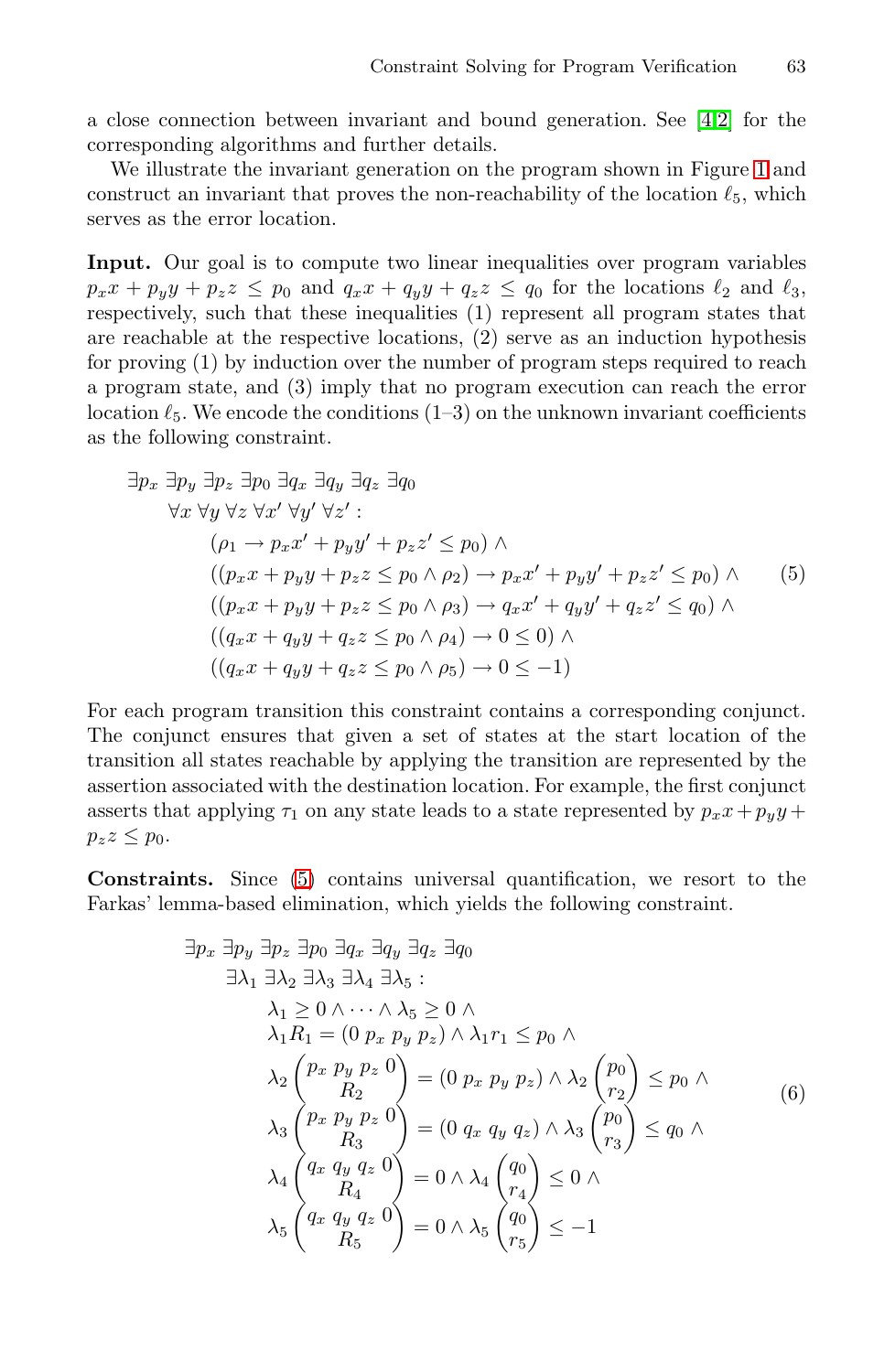Unfortunately, this constraint is non-linear since it contains multiplication between unknown components of  $\lambda_1, \ldots, \lambda_5$  and the unknown coefficients  $p_x, p_y, p_z, p_0, q_x, q_y, q_z, q_0.$ 

**Solution.** In contrast to interpolation or ranking function generation, we cannot directly apply Linear Programming tools to solve (6) and need to introduce additional solving steps, as described in Section 4.1 and [4]. These steps lead to the significant reduction of the number of non-linear terms, and make the constraints amenable to solving using case analysis on the remaining unknown coefficients for derivations.

For our program we obtain the following solution.

$$
\lambda_1 = (1 \ 1 \ 1 \ 1)
$$
  
\n
$$
\lambda_2 = (1 \ 0 \ 1 \ 1 \ 1)
$$
  
\n
$$
\lambda_3 = (1 \ 1 \ 1 \ 1 \ 1)
$$
  
\n
$$
\lambda_4 = (0 \ 0 \ 0 \ 0 \ 0)
$$
  
\n
$$
\lambda_5 = (1 \ 1 \ 0 \ 0 \ 0)
$$
  
\n
$$
p_x = 0 \t p_y = -1 \t p_z = 1 \t p_0 = 0
$$
  
\n
$$
q_x = -1 \t q_y = 0 \t q_z = 1 \t q_0 = 0
$$

This solution defines an invariant  $-y+x \leq 0$  at the location  $\ell_2$  and  $-x+z \leq 0$ at the location  $\ell_3$ .

### **4.1 Static and Dynamic Constraint Simplification**

Now we show how program test cases can be used to obtain additional constraint simplification when computing invariants.

We use the program in Figure 1 and consider a set of program states below, which can be recorded during a test run of the program.

$$
s_1 = (\ell_1, x = 1, y = 0, z = 2)
$$
  
\n
$$
s_2 = (\ell_2, x = 2, y = 0, z = 2)
$$
  
\n
$$
s_3 = (\ell_2, x = 2, y = 1, z = 2)
$$
  
\n
$$
s_4 = (\ell_2, x = 2, y = 1, z = 2)
$$
  
\n
$$
s_5 = (\ell_2, x = 2, y = 2, z = 2)
$$
  
\n
$$
s_6 = (\ell_3, x = 3, y = 2, z = 2)
$$

These states are reachable, hence any program invariant holds for these states. Hence, we perform a partial evaluation of the unknown invariant templates at locations  $\ell_2$  and  $\ell_3$  on states  $s_2, \ldots, s_5$  and  $s_6$ , respectively:

$$
\varphi_1 = (p_x 1 + p_y 2 + p_z 1 \le p_0)
$$
  

$$
\varphi_2 = (p_x 1 + p_y 2 + p_z 1 \le p_0)
$$
  

$$
\varphi_3 = (p_x 2 + p_y 2 + p_z 1 \le p_0)
$$
  

$$
\varphi_4 = (q_x 2 + q_y 2 + q_z 1 \le q_0)
$$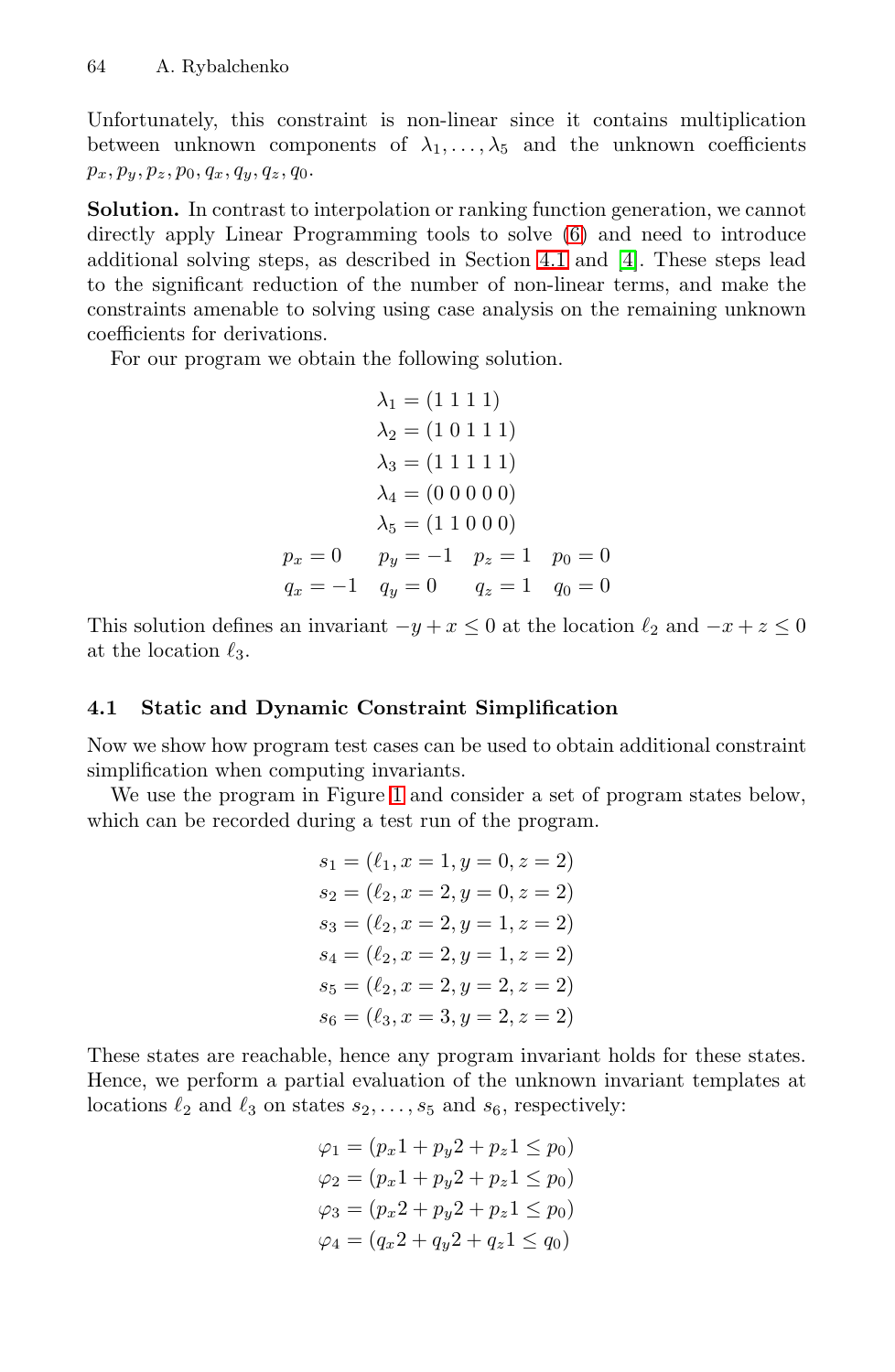The obtained constr[ai](#page-6-0)nts are linear and they must hold for any template instantiation. Hence the constraint

$$
p_x + 2p_y + p_z \le p_0 \land p_x + 2p_y + p_z \le p_0 \land 2p_x + 2p_y + p_z \le p_0 \land 2q_x + 2q_y + q_z \le q_0
$$

can be adde[d t](#page-1-1)o (6) as an additional strengthening without changing the set of solutions. Practically however this strengthening results in a series of simplifications of the non-linear parts of (6), which can dramatically increase the constraint solving efficiency.

#### **4.2 Bound Generation as Unknown Assertion**

Program execution can consume various resources, e.g., memory or time. For our example program in Figure 1, the number of loop iterations might be such a resource since it correlates with the program execution time. Resource bounds are logical assertions that provide an estimate on the resource consumption, and their automatic generation is an important task, esp. for program execution environments with limited resource availability.

There is a close connection between expressions describing resource bounds and program assertions specifying conditions on reachabl[e p](#page-6-1)rogram states. We can encode the check if a given bound holds for all program execution as a program assertion over auxiliary program variables that keep track of the resource consumption. In our example the assertion statement ensures that the consumption of time, as tracked by the variable  $x$ , is bounded from above by the value of the variable z.

Unknown resource bounds can be synthesized using our constraint-based invariant generation algorithm described above after a minor modification of the employed constraint encoding. Next we show how to modify our constraints (5) and (6) to identify a bound on the number of loop i[te](#page-6-1)rations, under the assumption that the assertion statement is not present in the program.

First, we assume that the unknown bound assertion is represented by an inequality

$$
x \leq b_y y + b_z z + b_0.
$$

Now, our goal is to identify the values of the coefficients  $b_y$ ,  $b_z$ , and  $b_0$  together with an invariant that proves the validity of the bound.

We encode our goal as a constraint by replacing the last conjunct in  $(5)$ , which was present due to the assertion statement, with the following implication.

$$
q_x x + q_y y + q_z z \le q_0 \to x \le b_y \le b_y y + b_z z + b_0
$$

This implication requires that the program invariant at the location after the loop exit implies the bound validity.

After eliminating universal quantification from the modified constraint and a subsequent solving attempt we realize that no bound on  $x$  can be found. If we consider a modified program that includes an assume statement

 $assume(z)=x);$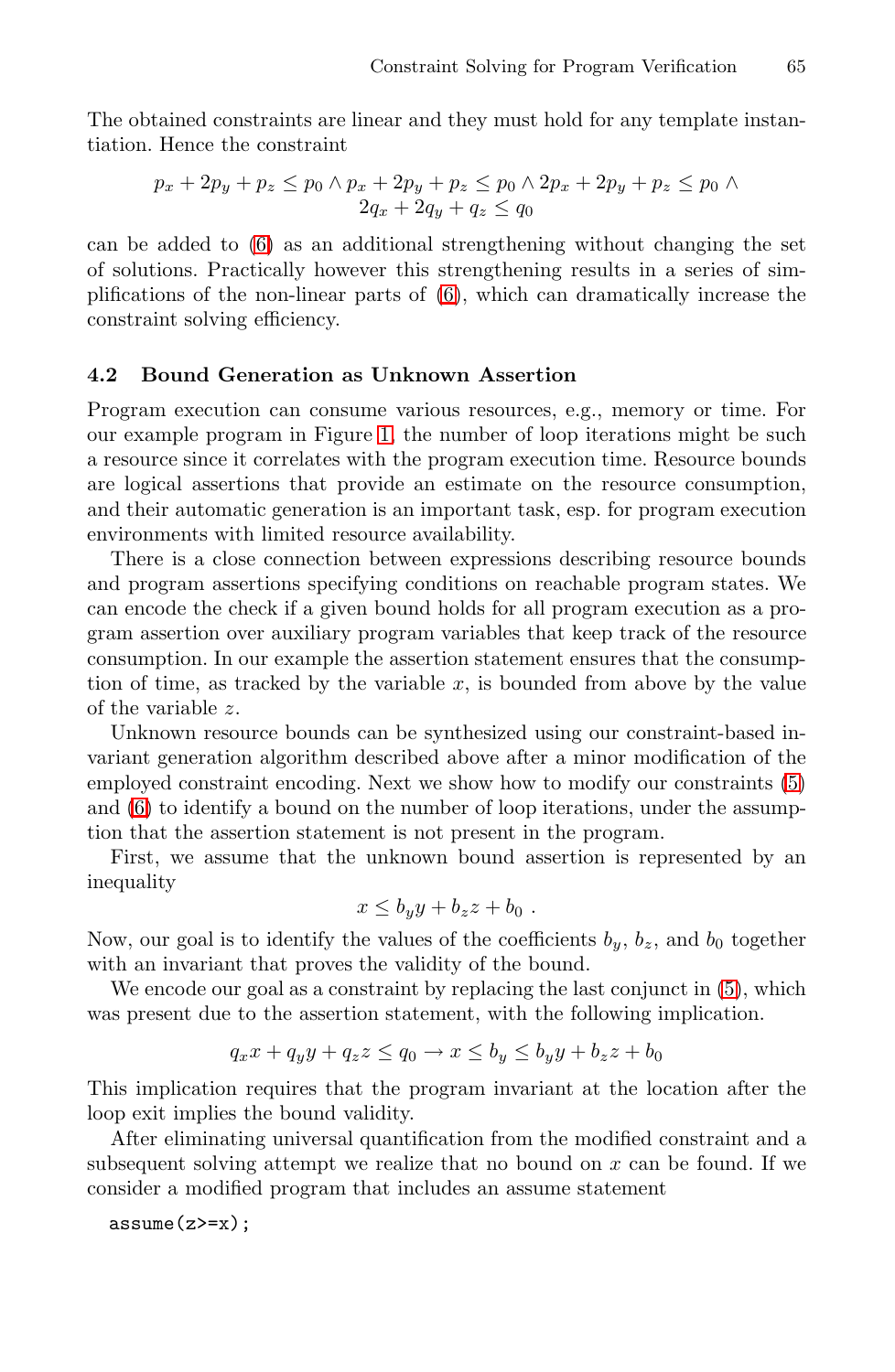<span id="page-9-0"></span>as its first instruction and reflect the modification in the constraints, then we will be able to compute the following bound.

 $x \leq y$ 

# **5 Recurrence Sets**

Inherent limitations of the existing tools for proving program termination can lead to cases [wh](#page-9-1)en non-conclusive results are reported. Since a failure to find a term[in](#page-14-2)ation argument does not directly imply that the program does not terminate on certain inputs, we need dedicated methods that can prove nontermination of programs. In this section we present such a method. It is based on the notion of recurrence set that serves as a proof for the existence of a non-terminating program execution.

**Input.** We show how non-termination can be proved by constructing recurrence sets using the example in Figure 2. The complete version of the corresponding algorithm is presented in [3].



<span id="page-9-1"></span>**Fig. 2.** A non-terminating example program (a), its control-flow graph (b), and the corresponding transition relations (c)

To prove non-termination we will compute a recurrence set consisting of program states that can be reached at the loop entry and lead to an additional loop iteration. We assume that a desired recurrence set can be expressed by a conjunction of two inequalities  $pv \leq p_0 \wedge qv \leq q_0$  over the vector of program variables v consisting of x, y, and z, while p,  $p_0$ , q, and  $q_0$  are unknown coefficients. To simplify notation, we write  $Sv \leq s$  for the conjunction of  $pv \leq p_0$  and  $qv \leq q_0$ . Then, the following constraint encodes the recurrence set condition.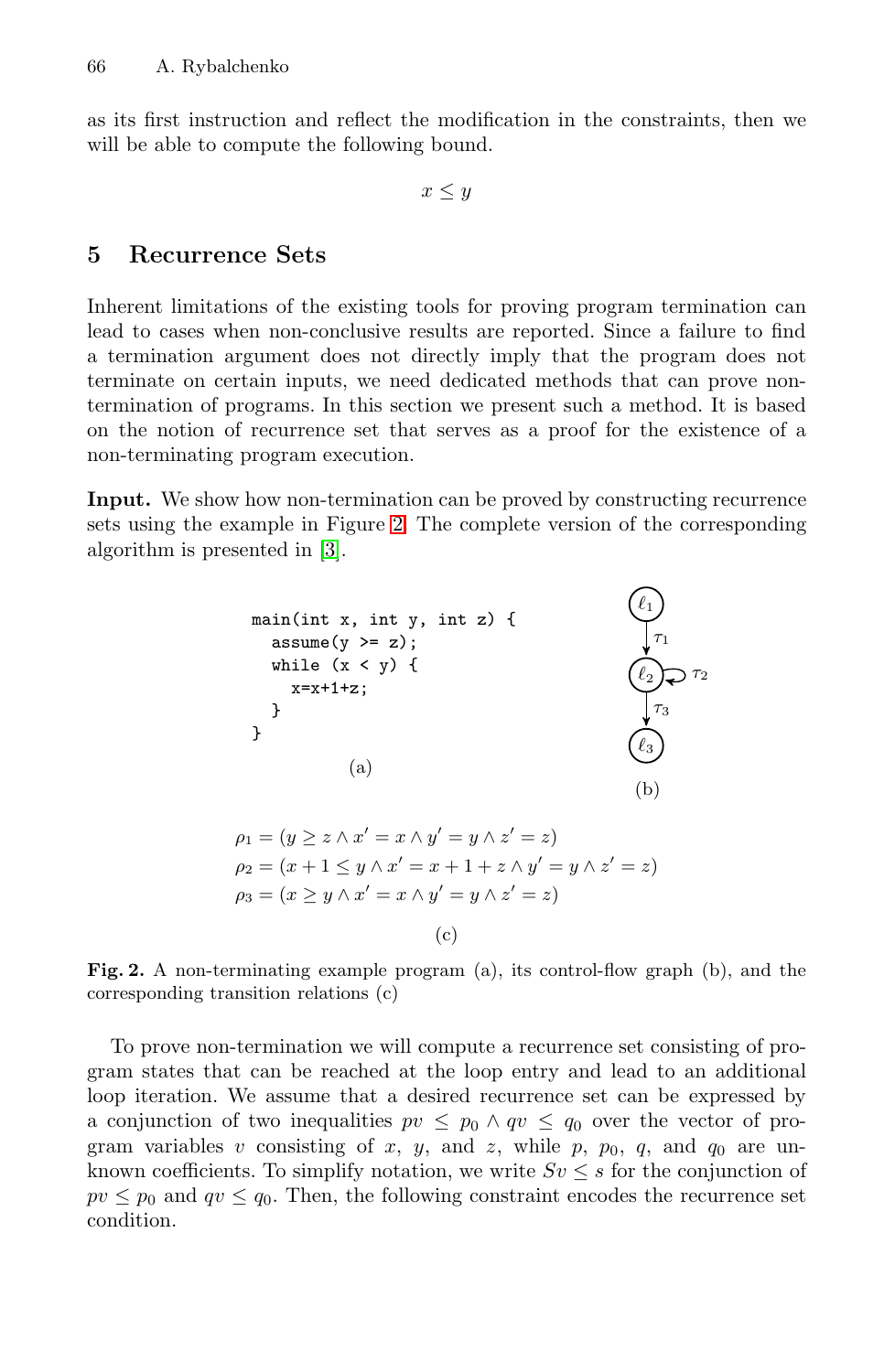<span id="page-10-0"></span>
$$
\exists S \; \exists s : ( \exists v : Sv \le s) \land ( \exists v \; \exists v' : \rho_1(v, v') \land Sv' \le s) \land ( \forall v \; \exists v' : Sv \le s \to (\rho_2(v, v') \land Sv' \le s))
$$
(7)

The first con[ju](#page-10-0)nct guarantees that the recurrence set is not empty. The second conjunct requires that the recurrence set contains at least one state that is reachable by following the tra[nsi](#page-10-0)tion  $\tau_1$ , i.e., by when the loop is reached for the first time. The last conjunct guarantees that every state in the recurrence set can follow the loop transition  $\tau_2$  and get back to the recurrence set. Together, these properties guarantee that there exists an infinite program execution that can be constru[cte](#page-10-0)d from the elements of the recurrence set.

**Constraints.** The constraint (7) contains universal quantification and quantifier alternation, which makes it difficult to solve using the existing quantifier elimination tools. As the first step, we simplify (7) by exploiting the structure of transition relations  $\rho_1$  and  $\rho_2$ . Our simplification relies on the fact that the values of primed variables are defined by update expressions, and substitutes the primed variables by the corresponding update expressions. We obtain the following simplified equivalent of (7).

$$
\exists S \; \exists s : \n(\exists x \; \exists y \; \exists z : S \begin{pmatrix} x \\ y \\ z \end{pmatrix} \le s) \; \wedge \n(\exists x \; \exists y \; \exists z : y \ge z \; \wedge \; S \begin{pmatrix} x \\ y \\ z \end{pmatrix} \le s) \; \wedge \n(\forall x \; \forall y \; \forall z : S \begin{pmatrix} x \\ y \\ z \end{pmatrix} \le s \; \rightarrow (x+1 \le y \; \wedge \; S \begin{pmatrix} x+1+z \\ y \\ z \end{pmatrix} \le s))
$$

Furthermore, we will omit the first conjunct since it is subsumed by the second conjunct.

Next, we eliminate universal quantification by applying Farkas' lemma. The application yields the following constraint. It only contains existential quantification and uses  $S_x$ ,  $S_y$ , and  $S_z$  to refer to the first, second, and the third column of S, respectively.

$$
\exists S \; \exists s : \n(\exists x \; \exists y \; \exists z : S \begin{pmatrix} x \\ y \\ z \end{pmatrix} \le s) \land \n(\exists x \; \exists y \; \exists z : y \ge z \land S \begin{pmatrix} x \\ y \\ z \end{pmatrix} \le s) \land \n(\exists \lambda : \lambda \ge 0 \land \lambda S = (1 - 1 0) \land \lambda s \le -1) \land \n(\exists \Lambda : \Lambda \ge 0 \land \Lambda S = (S_x S_y S_z + S_x) \land \Lambda s \le (s - S_x))
$$
\n(8)

**Solution.** We apply solving techniques that we used for dealing with non-linear constraints during invariant generation, see Section 4, and obtain the following solution.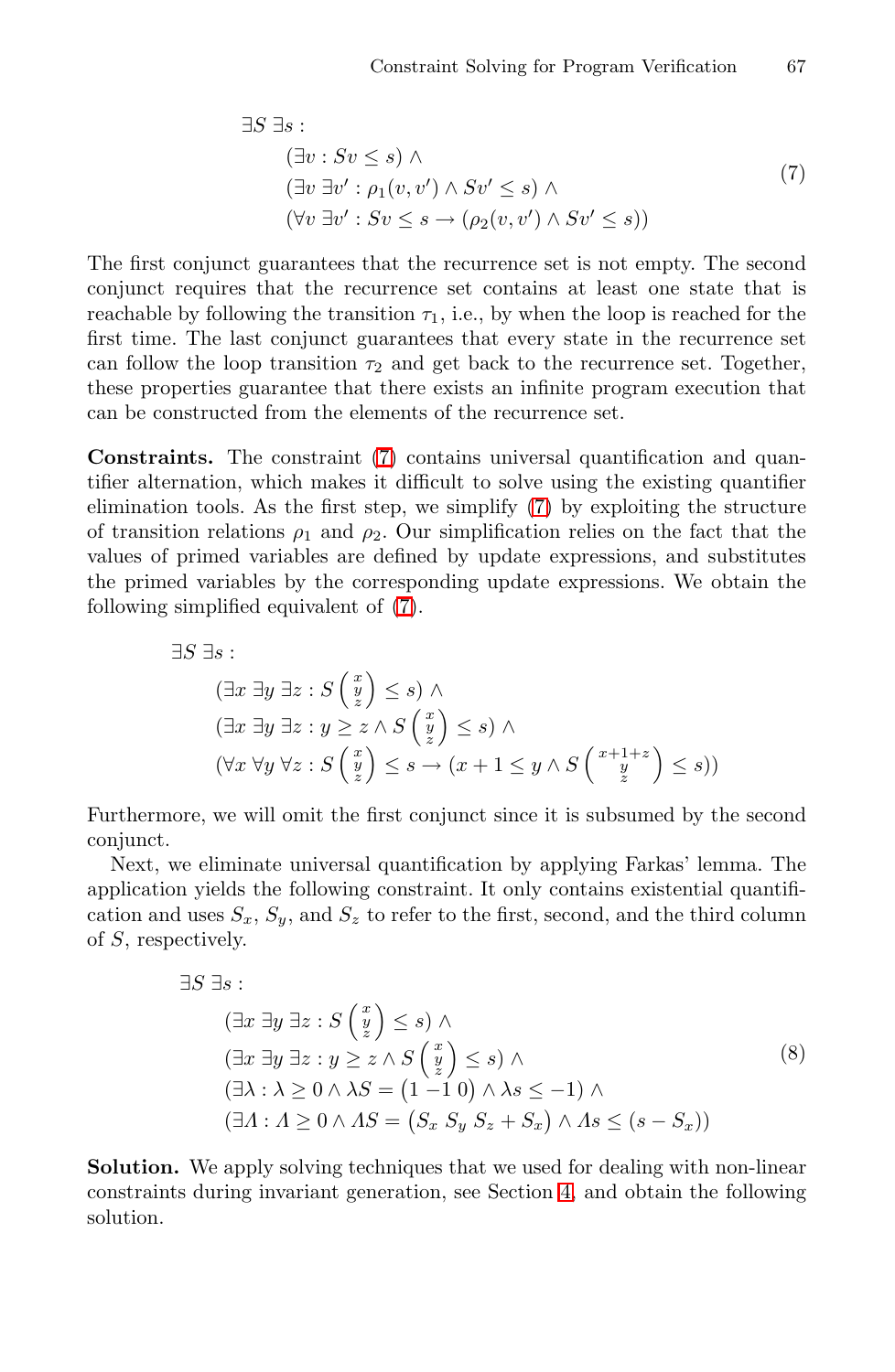$$
x = -2\n y = -1\n z = -1\n \lambda = (1 0)\n A = \begin{pmatrix} 1 & 0 \\ 1 & 1 \end{pmatrix}\n p = (1 - 1 0)\n p_0 = -1\n q = (0 0 1)\n q_0 = -1
$$

<span id="page-11-0"></span>This solution defines the recurrence set

$$
x - y \le -1 \wedge z \le -1 ,
$$

and states that the program does not terminate if executed from an initial state that assigns  $x = -2$ ,  $y = -1$ , and  $z = -1$ .

# **6 Combination with Uninterpreted Functions**

In the [pr](#page-14-3)evious section[s](#page-14-1) [we](#page-13-0) showed how auxiliary assertions represented by linear inequalities can be generated using constraint-based techniques. In this section we show that these techniques can be directly extended to deal with assertions represented by linear arithmetic combined with uninterpreted functions. This combined theory plays in important role in program verification, where uninterpreted functions are used to abstract functions that too complex to be modeled precisely. The basis of the extension is the hierarchical approach to the combination of logical theories [6]. We refer to [7,1] for constraint-based interpolation and invariant generation algorithms for the combination of linear arithmetic and uninterpreted functions. Next, we will illustrate the interpolation algorithm for linear arithmetic and function symbols using a small example.

**Input.** The interpolation algorithm takes as input a pair of mutually unsatisfiable assertions  $\varphi$  and  $\psi$  shown below.

$$
\varphi = (x \le a \land a \le y \land f(a) \le 0)
$$
  

$$
\psi = (y \le b \land b \le x \land 1 \le f(b))
$$

The proof of unsatisfiability requires reasoning about linear arithmetic and uninterpreted function, which we represent by the logical consequence relation  $\models$ <sub>LI+UIF</sub>.

$$
\varphi \wedge \psi \models_{\mathrm{LI+UIF}} \bot
$$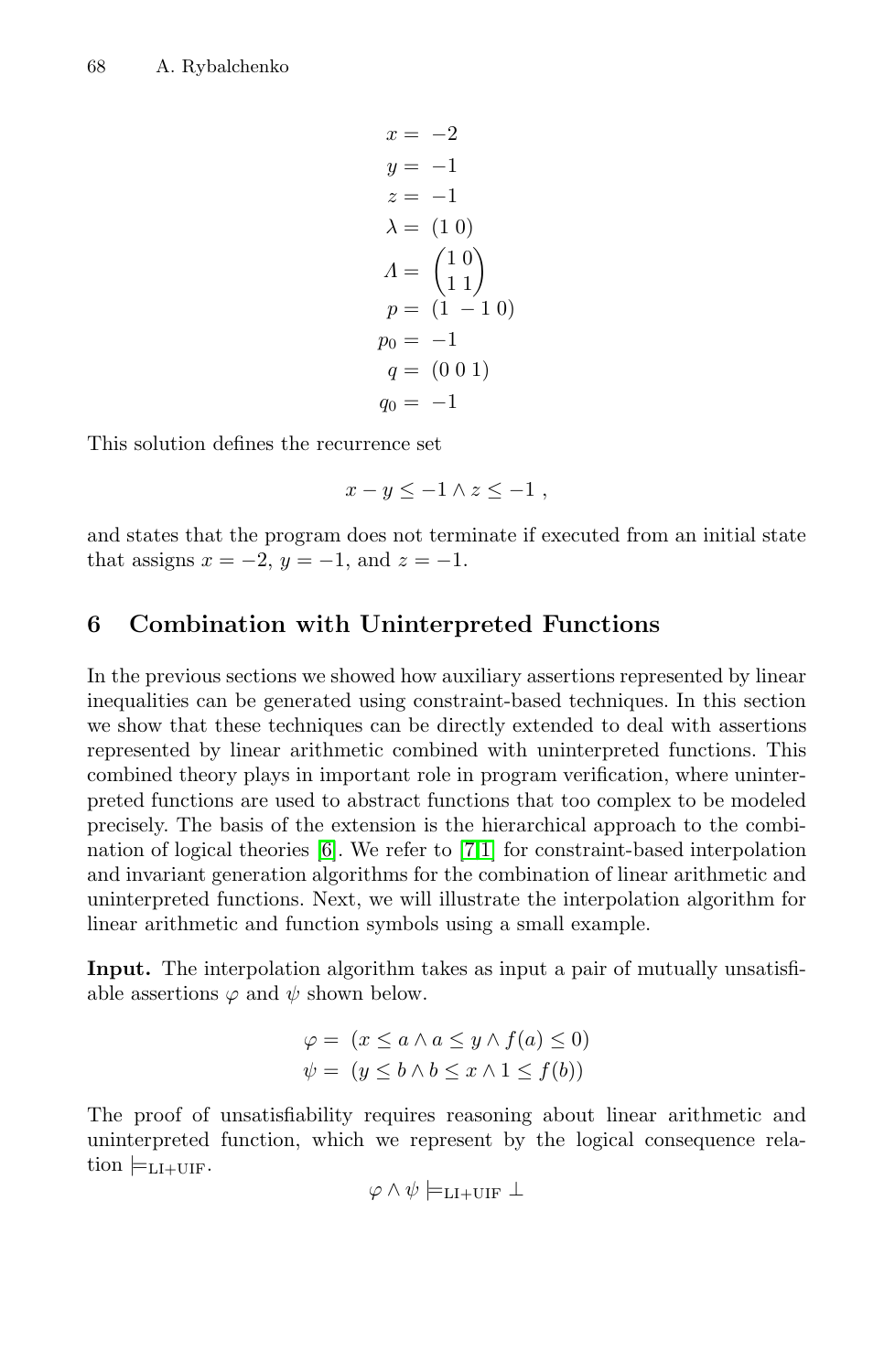<span id="page-12-0"></span>The goal of the interpolation algorithm is to construct an assertion  $\chi$  such that

$$
\varphi \models_{\text{LI+UIF}} \chi ,
$$
  
\n
$$
\chi \wedge \psi \models_{\text{LI+UIF}} \bot ,
$$
  
\n
$$
\chi \text{ is expressed over common symbols of } \varphi \text{ and } \psi .
$$
 (9)

**Constraints and solution.** As common in reasoning about combined theories, we first apply a purification step that separates arithmetic constraints from the function applications as follows.

$$
\varphi_{\text{LI}} = (x \le a \land a \le y \land c \le 0)
$$
  

$$
\psi_{\text{LI}} = (y \le b \land b \le x \land 1 \le d)
$$
  

$$
D = \{c \mapsto f(a), d \mapsto f(b)\}
$$
  

$$
X = \{a = b \rightarrow c = d\}
$$

The sets of inequalities  $\varphi_{\text{LI}}$  and  $\psi_{\text{LI}}$  do not have any function symbols, which were replaced by fresh variables. The mapping between these fresh variables and the corresponding function applications is give by the set  $D$ . The set  $X$ contains functionality axiom instances that we create for all pairs of occurrences of function applications. These instances are expressed in linear arithmetic. For our example there is only one such instance.

The hierarchical reasoning appro[ach](#page-12-0) guarantees that instances collected in  $X$ are sufficient for proving the mutual unsatisfiability of the pure assertions  $\varphi$ <sub>LI</sub> and  $\psi_{\text{LI}}$ , i.e.,

$$
\varphi_{\text{LI}} \wedge \psi_{\text{LI}} \wedge \bigwedge X \models_{\text{LI}} \bot
$$

Unfortunately we cannot apply an algorithm for interpolation in linear arithmetic on the unsatisfiable conjunction presented above since the axiom instance in X contains variables that appear both in  $\varphi$ <sub>LI</sub> and  $\psi$ <sub>LI</sub>, which will lead to an interpolation result that violates the third condition in 9.

Instead, we resort to a case-based reasoning as follows. First, we attempt to compute an interpolant by considering the pure assertions, but do not succeed since they are mutually satisfiable, i.e.,

$$
\varphi_{\text{LI}} \land \psi_{\text{LI}} \not\models_{\text{LI}} \bot
$$

Nevertheless, the conjunction of pure assertions implies the precondition for applying the functionality axiom instance from  $X$ , i.e.,

$$
\varphi_{\text{LI}} \wedge \psi_{\text{LI}} \models_{\text{LI}} a = b
$$

From this implication follows that we can compute intermediate terms that are represented over variables that are common to  $\varphi$ <sub>LI</sub> and  $\psi$ <sub>LI</sub>. Formally, we have

$$
\varphi_{\text{LI}} \wedge \psi_{\text{LI}} \models_{\text{LI}} a \leq y \wedge y \leq b ,
$$
  

$$
\varphi_{\text{LI}} \wedge \psi_{\text{LI}} \models_{\text{LI}} a \geq x \wedge x \geq b .
$$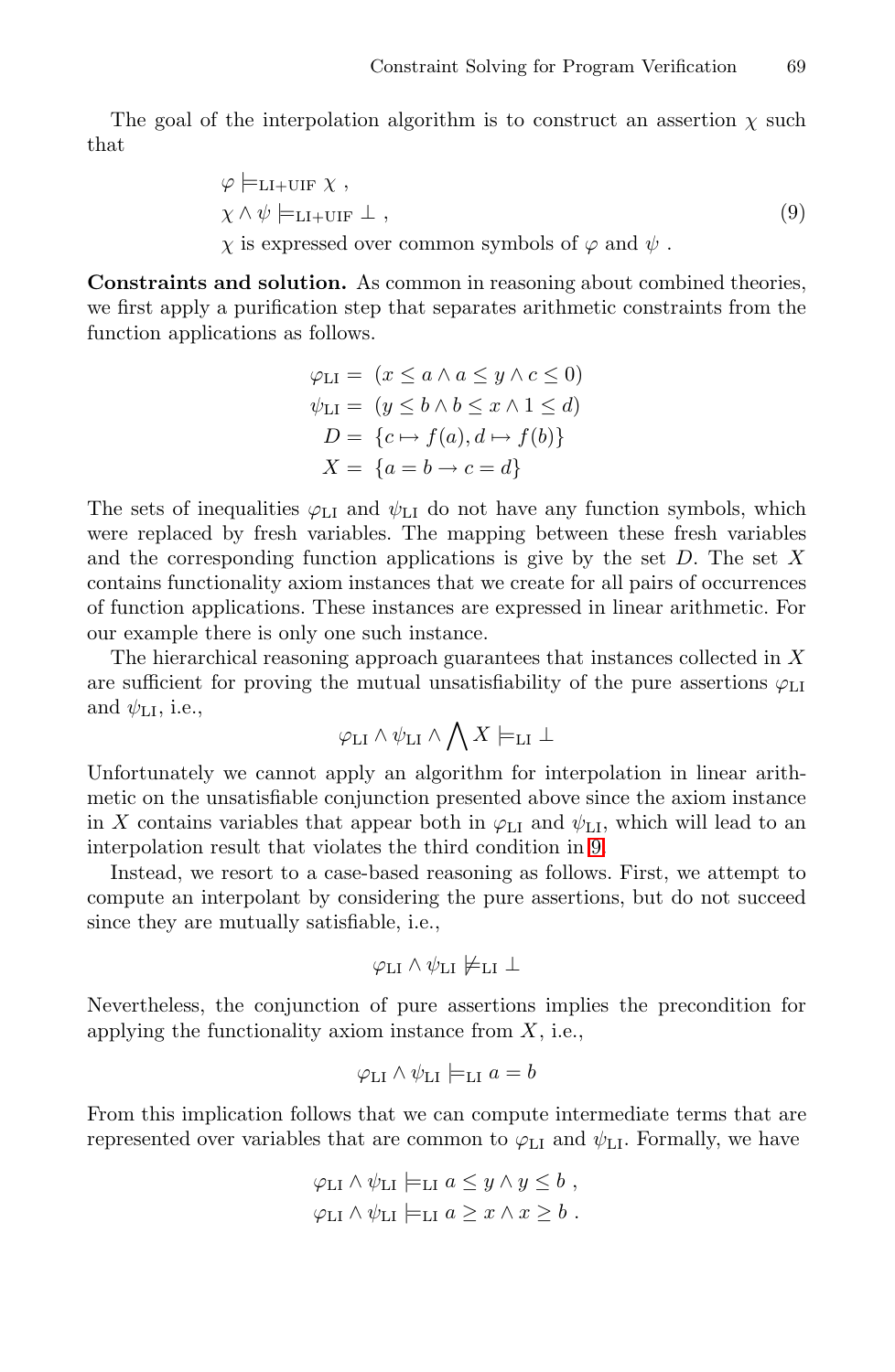We rearrange these implications and obtain the following implications.

$$
\varphi_{\text{LI}} \models_{\text{LI}} x \le a \land a \le y
$$
  

$$
\psi_{\text{LI}} \models_{\text{LI}} y \le b \land b \le x
$$

These implications are used by our interpolation algorithm to derive appropriate case reasoning, which will be presented later on. Furthermore, our algorithm creates an additional function application  $f(y)$  together with a corresponding fresh variable e, which is us[ed](#page-4-0) for the purification and is recorded in the set D.

$$
D = \{c \mapsto f(a), d \mapsto f(b), e \mapsto f(y)\}
$$

The first step of the case reasoning requires computing an interpolant for the following unsatisfiable conjunction.

$$
(\varphi_{\text{LI}} \land a = e) \land (\psi_{\text{LI}} \land e = b) \models_{\text{LI}} \bot
$$

By applying the algorithm presented in Section 3 we obtain a partial interpolant  $e\leq 0$  such that

$$
\varphi_{\text{LI}} \wedge a = e \models_{\text{LI}} e \leq 0 ,
$$
  

$$
e \leq 0 \wedge \psi_{\text{LI}} \wedge e = b \models_{\text{LI}} \bot .
$$

The partial interpolant is completed using the case reasoning information as follows.

$$
\chi_{\text{LI}} = (x \neq y \lor (x = y \land e \leq 0))
$$

After replacing the fresh variables by the corresponding function applications we obtain the following interpolant  $\chi$  for the original input  $\varphi$  and  $\psi$ .

$$
\chi = (x \neq y \lor (x = y \land e \le 0))[f(q)/e]
$$
  
=  $x \neq y \lor (x = y \land f(q) \le 0)$ 

# **7 Conclusion**

<span id="page-13-0"></span>We presented a collection of examples demonstrating that several kinds of auxiliary assertions that play a crucial role in program verification can be effectively synthesized using constraint-based techniques.

**Acknowledgment.** I thank Byron Cook, Fritz Eisenbrand, Ashutosh Gupta, Tom Henzinger, Rupak Majumdar, Andreas Podelski, and Viorica Sofronie-Stokkermans for unconstrained satisfactory discussions.

#### **References**

- 1. Beyer, D., Henzinger, T.A., Majumdar, R., Rybalchenko, A.: Invariant synthesis for combined theories. In: Cook, B., Podelski, A. (eds.) VMCAI 2007. LNCS, vol. 4349, pp. 378–394. Springer, Heidelberg (2007)
- 2. Cook, B., Gupta, A., Magill, S., Rybalchenko, A., Simsa, J., Singh, S., Vafeiadis, V.: Finding heap-bounds for hardware synthesis. In: FMCAD (2009)